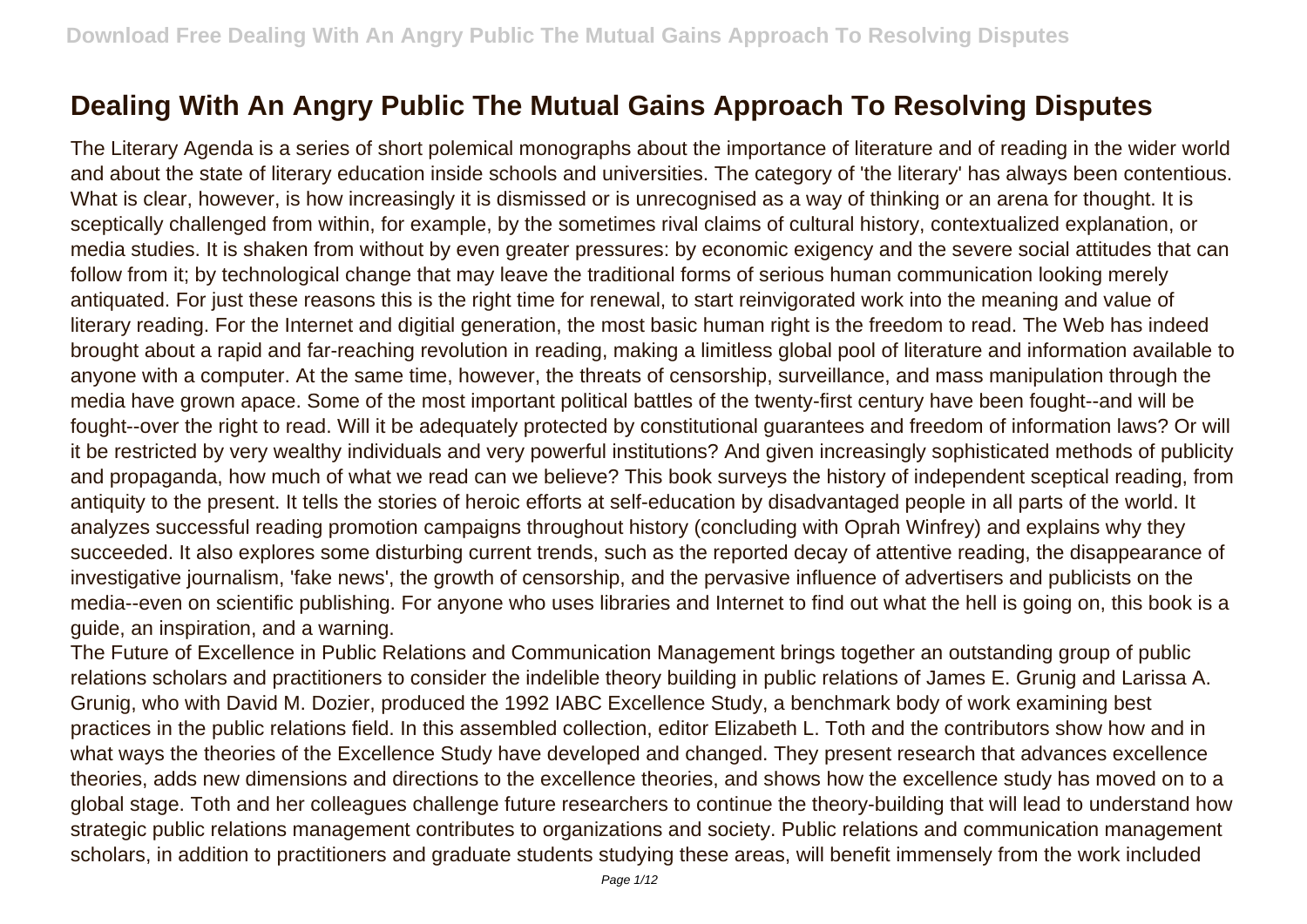## here.

When it was first published more than sixteen years ago, John Bryson's "Strategic Planning for Public and Nonprofit Organizations" introduced a new and thoughtful strategic planning model. Since then it has become the standard reference in the field. In this completely revised third edition, Bryson updates his perennial bestseller to help today's leaders enhance organizational effectiveness. This new edition: Features the Strategy Change Cycle--a proven planning process used by a large number of organizationsOffers detailed guidance on implementing the planning process and includes specific tools and techniques to make the process work in any organizationIntroduces new material on creating public value, stakeholder analysis, strategy mapping, balanced scorecards, collaboration, and moreIncludes information about the organizational designs that will encourage strategic thought and action throughout the entire organizationContains a wealth of updated examples and cases "John Bryson is THE expert on strategic planning in the public and nonprofit sector. I've learned a great deal from his work, as have thousands of practitioners. This latest edition of his classic work is even richer, with its new material on strategy mapping, stakeholder analysis, and strategic management."--David Osborne, coauthor of "Reinventing Government," "Banishing Bureaucracy," "The Reinventor's Fieldbook," and "The Price of Government." "The concepts presented in John Bryson's book are applicable to all nonprofit and government organizations on a wide variety of complex issues. If you are looking for a new approach, a new way of approaching an issue, a way of changing the strategic direction of your organization, of making systemic change happen, then read this book!" --Gary L. Cunningham, director, African American Men's Project; director, Primary Care for Hennepin County, Minnesota; and CEO of North Point Health and Wellness Center

Federal agencies have taken steps to include the public in a wide range of environmental decisions. Although some form of public participation is often required by law, agencies usually have broad discretion about the extent of that involvement. Approaches vary widely, from holding public information-gathering meetings to forming advisory groups to actively including citizens in making and implementing decisions. Proponents of public participation argue that those who must live with the outcome of an environmental decision should have some influence on it. Critics maintain that public participation slows decision making and can lower its quality by including people unfamiliar with the science involved. This book concludes that, when done correctly, public participation improves the quality of federal agencies' decisions about the environment. Well-managed public involvement also increases the legitimacy of decisions in the eyes of those affected by them, which makes it more likely that the decisions will be implemented effectively. This book recommends that agencies recognize public participation as valuable to their objectives, not just as a formality required by the law. It details principles and approaches agencies can use to successfully involve the public. Every day in communities across America hundreds of committees, boards, church groups, and social clubs hold meetings where they spend their time engaged in shouting matches and acrimonious debate. Whether they are aware of it or not, the procedures that most such groups rely on to reach decisions were first laid out as Roberts Rules more than 150 years ago by an officer in the U.S. Armys Corps of Engineers. Its arcane rituals of parliamentary procedure and majority rule usually produce a victorious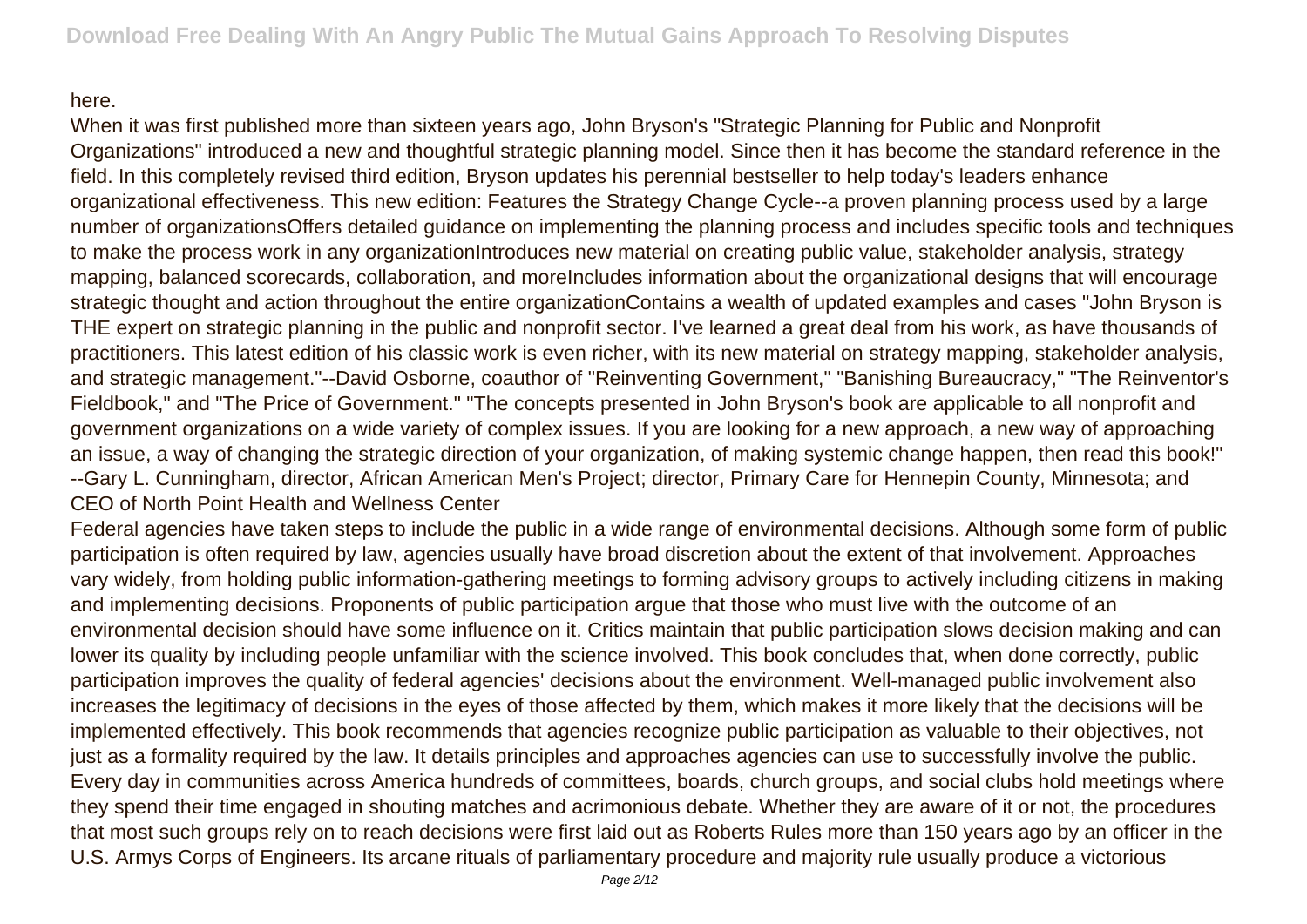majority and a very dissatisfied minority that expects to raise its concerns, again, at the next possible meeting. Breaking Roberts Rules clearly spells out how any group can work together effectively. After briefly explaining the problems created by Roberts Rules, the guide outlines the five key steps toward consensus building, and addresses the specific problems that often get in the way of a groups progress. Appendices include a basic one page Handy Guide that can be distributed at meetings and a case study demonstrating how the ideas presented in the book can also be applied in a corporate context. Written in a non-technical and engaging style, and containing clear ideas and instructions that anyone can understand and use, this one-of-a-kind guide will prove an essential tool for any group desperate to find ways of making their meetings more effective. In addition, neighborhood associations, ad hoc committees, social clubs, and other informal groups lacking a clear hierarchy will find solid advice on how to move forward without resorting to majority rules or bickering over who will take leadership positions. Bound to become a classic, Breaking Roberts Rules will change the way you hold meetings forever, paving the way for efficiency, efficacy, and peaceful decision making.

Governments and nonprofits exist to create public value. Yet what does that mean in theory and practice? This new volume brings together key experts in the field to offer unique, wide-ranging answers. From the United States, Europe, and Australia, the contributors focus on the creation, meaning, measurement, and assessment of public value in a world where government, nonprofit organizations, business, and citizens all have roles in the public sphere. In so doing, they demonstrate the intimate link between ideas of public value and public values and the ways scholars theorize and measure them. They also add to ongoing debates over what public value might mean, the nature of the most important public values, and how we can practically apply these values. The collection concludes with an extensive research and practice agenda conceived to further the field and mainstream its ideas. Aimed at scholars, students, and stakeholders ranging from business and government to nonprofits and activist groups, Public Value and Public Administration is an essential blueprint for those interested in creating public value to advance the common good.

This challenging book reflects the intense discussion that is taking place on the nature of public relations and how it develops and supports management strategy. It links models and theories of strategic management to the PR function and discusses how globalization and the Internet are changing organizational PR strategy. This new and updated version of Public Relations Strategy explains how PR lies at the heart of sound, ethical corporate communication as a core strategic management function. The new edition explores the following topics: - PR as strategic and issues management - the governance role of PR within organizations attaining and maintaining reputation - internal communication as PR strategy - online/offline media relations - research matters: exploration and evidence - managing ethics and evaluation in PR programming Including many new international case studies, this fully updated, third edition of Public Relations Strategy is a useful addition to the thinking practitioner's library, and an invaluable learning tool for students undertaking examinations in PR and related disciplines.

"We have all encountered angry people and each of us has, at times, felt angry. But today, anger seems to have become a more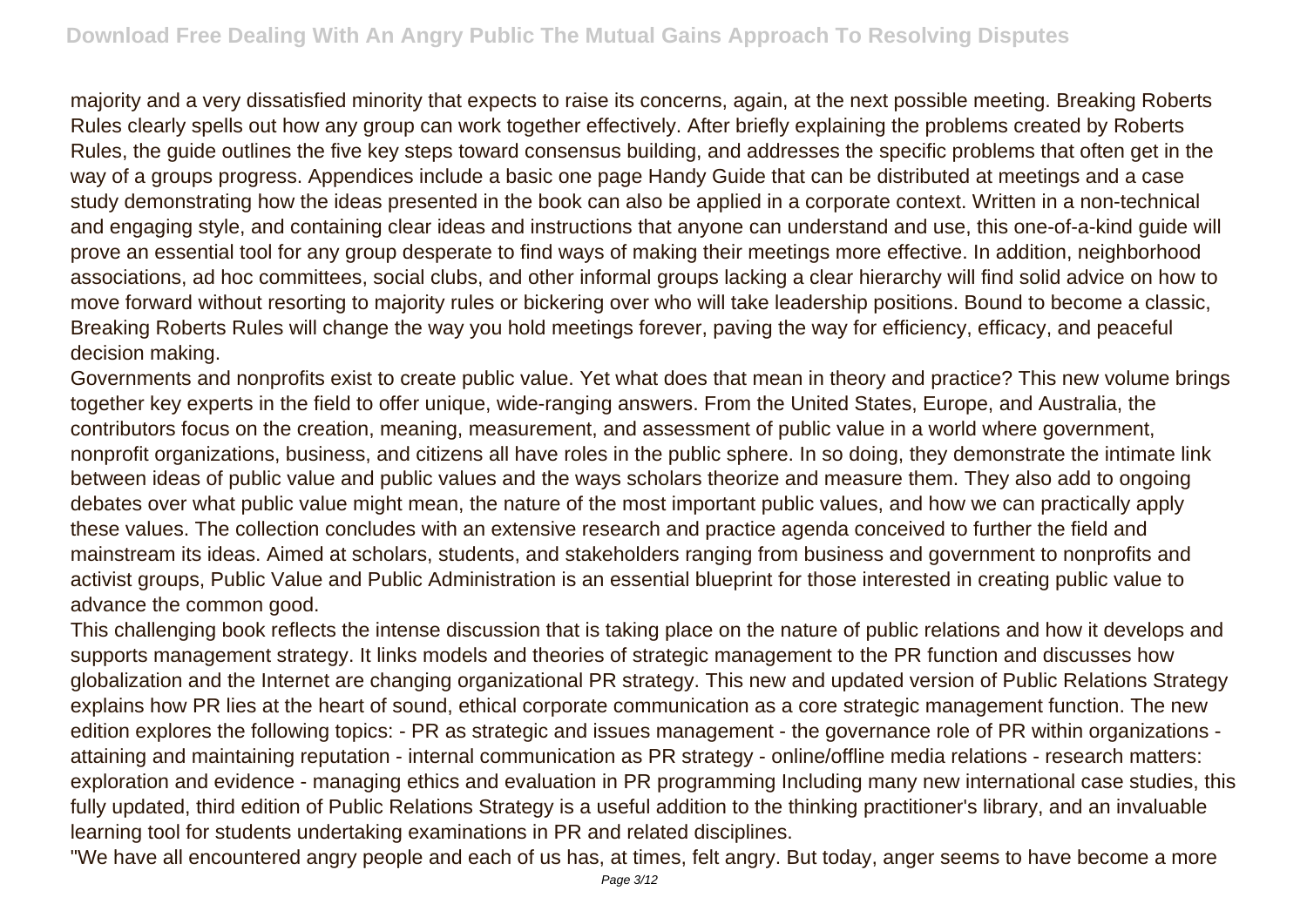pervasive and sometimes violent presence in our lives...Kevin Fauteux presents proven strategies and practical techniques to defuse angry and potentially violent people. 'Defusing Angry People' teaches readers the ways to manage combustible situations such as calming a verbally abusive person, not being intimidated by a bully, handling a serious threat and protecting one's self from volatile encounters..."--P. [4] of cover.

Shows companies how to design strategies that position them as neighbors of choice in the communities in which they operate.

"Oh is Sophie ever angry now!" Everybody gets angry sometimes. For children, anger can be very upsetting. Parents, teachers, and children can talk about it. People do lots of different things when they get angry. In this Caldecott-honor book, kids will see what Sophie does when she gets angry. What do you do?

Designing Systems and Processes for Managing Disputes features a hands-on, interdisciplinary approach with wideranging practical applications. Seven real-life case studies and numerous examples have students designing and implementing a process for resolving and preventing disputes where traditional processes have failed. This is a mustread for students and practitioners alike. New to the Second Edition: A chapter-long focus on facilitation skills for designers The addition of a seventh central case study related to processes following the Trayvon Martin shooting in Sanford, Florida A new appendix with an overview of mediation for students who have not taken a prior course in mediation An interesting new story by a Brazilian judge who used Designing Systems and Processes for Managing Disputes to create new processes to resolve multiple cases, some pending over 20 years, arising from lands taken to create a new national park A new question focusing on the issues related to designing court-connected mediation programs Updates throughout all chapters and the appendix Professors and students will benefit from: Focus on skills development for dispute systems designers A multidisciplinary approach Biographies of designers, providing students with a sense of how to get into dispute systems design work An appendix assisting students who have no background in dispute resolution, with brief overviews of negotiation, mediation, and arbitration Problems and exercises to help students apply their learning Examples of complex disputes Featured disputes including eBay, a child abuse claims tribunals, court-related mediation, intra-institutional disputes, and community and post-violence conflicts Discover how to successfully and efficiently calm an angry person or diffuse a volatile situation in ninety seconds or less with this proven and accessible peacekeeping method by self-described "lawyer turned peacemaker" Douglas E. Noll. We live in an increasingly divided world and most of us have encountered our fair share of aggressive people and difficult confrontations. Fortunately, we now have the tools to become peacemakers and transform emotionally volatile situations and hurt feelings to calm, non-aggressive ones. Tested on prison inmates, De-Escalate offers a new set of social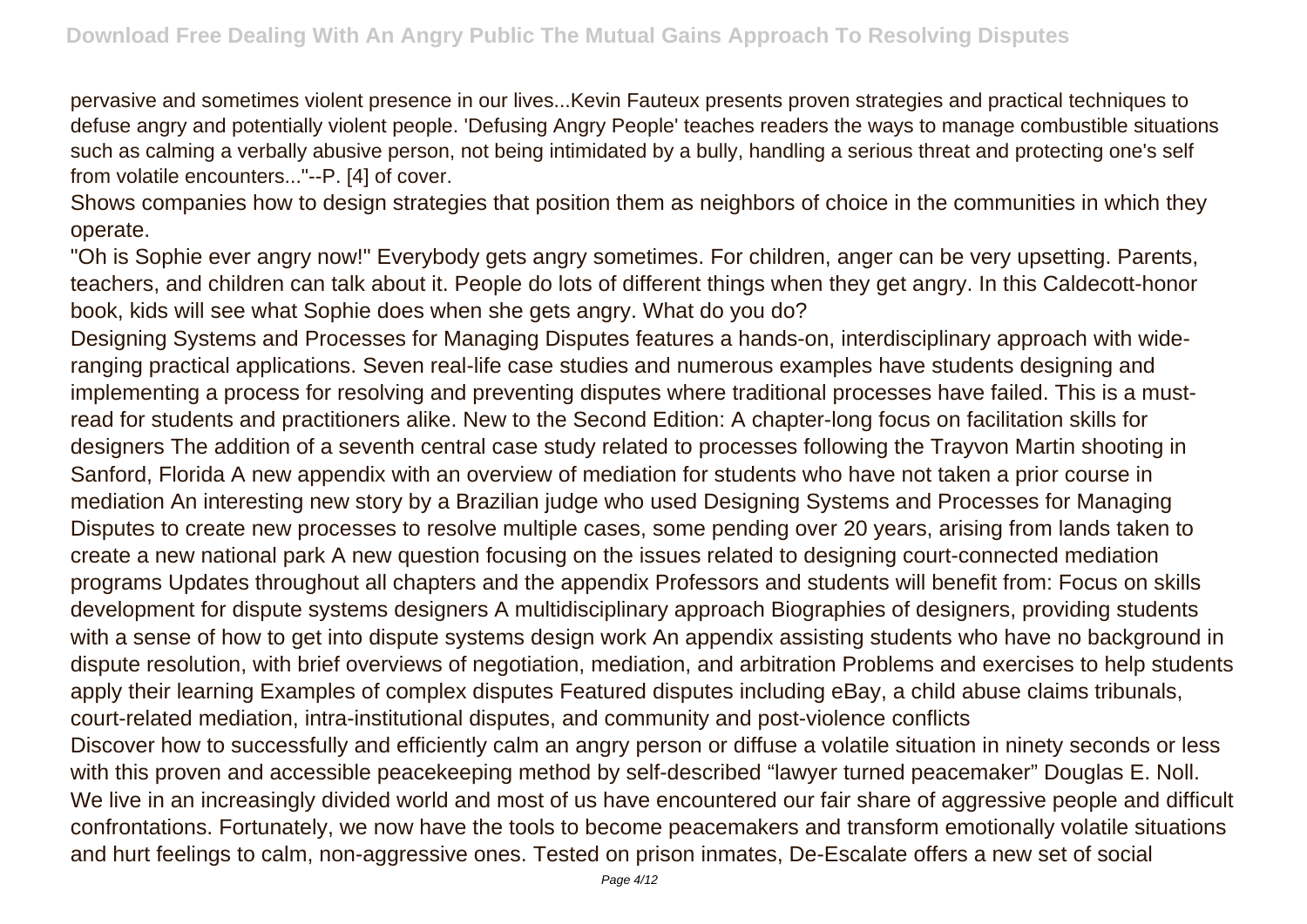listening and communication skills, based on the latest findings in neuroscience and meditation. Along with practical exercises and scenario-based examples, each chapter focuses on specific themes, such as dealing with emotionally charged teenagers and frustrated coworkers. Additionally, Noll shares practical tips on how to be civil in an uncivil society. With De-Escalate, we can bring peace to all facets of life, cultivate healthier relationships, and participate in creating a more caring and compassionate future for us all.

The mutual gains approach is a proven method of producing fairer, more stable, and wiser results in environmental, health, and safety negotiations. This book provides a comprehensive introduction to this approach to environmental regulation.

The Oxford Handbook of Decision-Making comprehensively surveys theory and research on organizational decisionmaking, broadly conceived. Emphasizing psychological perspectives, while encompassing the insights of economics, political science, and sociology, it provides coverage at theindividual, group, organizational, and inter-organizational levels of analysis. In-depth case studies illustrate the practical implications of the work surveyed.Each chapter is authored by one or more leading scholars, thus ensuring that this Handbook is an authoritative reference work for academics, researchers, advanced students, and reflective practitioners concerned with decision-making in the areas of Management, Psychology, and HRM.Contributors: Eric Abrahamson, Julia Balogun, Michael L Barnett, Philippe Baumard, Nicole Bourque, Laure Cabantous, Prithviraj Chattopadhyay, Kevin Daniels, Jerker Denrell, Vinit M Desai, Giovanni Dosi, Roger L M Dunbar, Stephen M Fiore, Mark A Fuller, Michael Shayne Gary, Elizabeth George,Jean-Pascal Gond, Paul Goodwin, Terri L Griffith, Mark P Healey, Gerard P Hodgkinson, Gerry Johnson, Michael E Johnson-Cramer, Alfred Kieser, Ann Langley, Eleanor T Lewis, Dan Lovallo, Rebecca Lyons, Peter M Madsen, A. John Maule, John M Mezias, Nigel Nicholson, Gregory B Northcraft, David Oliver,Annie Pye, Karlene H Roberts, Jacques Rojot, Michael A Rosen, Isabelle Royer, Eugene Sadler-Smith, Eduardo Salas, Kristyn A Scott, Zur Shapira, Carolyne Smart, Gerald F Smith, Emma Soane, Paul R Sparrow, William H Starbuck, Matt Statler, Kathleen M Sutcliffe, Michal Tamuz , Teri JaneUrsacki-Bryant, Ilan Vertinsky, Benedicte Vidaillet, Jane Webster, Karl E Weick, Benjamin Wellstein, George Wright, Kuo Frank Yu, and David Zweig.

Corporate communications are now hugely important in the success of companies and organisations. Using cases and examples from companies such as The Body Shop, Texaco, Johnson & Johnson, BP Oil & British Airways the authors introduce the framework necessary to analyse corporate communications strategies and provide clear practical guidelines for successful implementation. A must for anyone involved in corporate communications, public relations or public affairs, especially those working in multi-national or global organisations.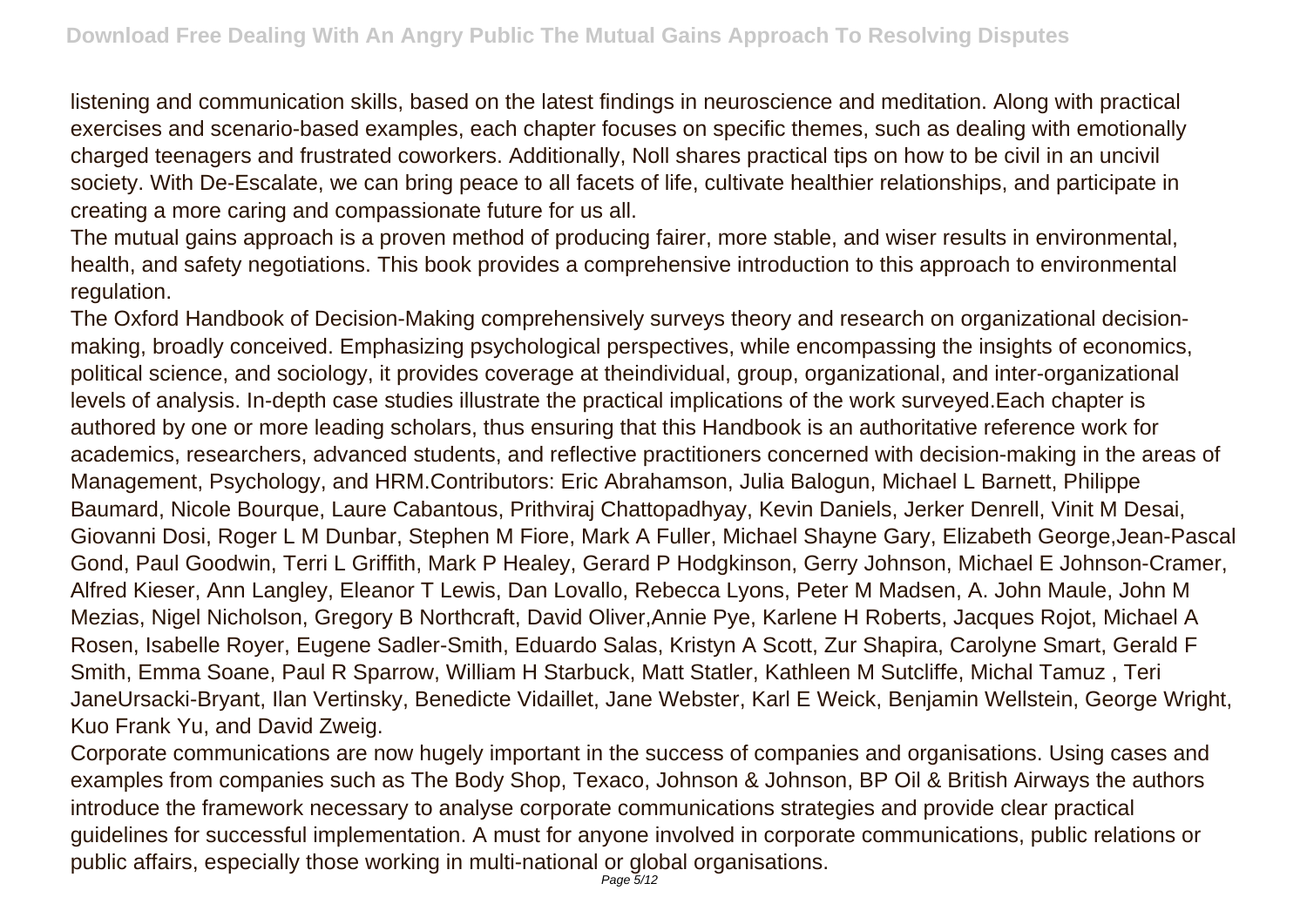Tourism, with its wide-ranging impact, needs to be managed effectively – but how? This book advocates taking a business approach to tourism that encourages greater collaboration between stakeholders in the practical assessment of tourism options. The approach places key business management functions and stakeholders at the forefront of tourism initiatives. The business management functions of planning, organising, leadership and control are the filters through which tourism opportunities are viewed, while the stakeholder groups of customers, residents, industry and government set the agenda for appropriate tourism development. Tourist destinations must engage in realistic assessments of their abilities to meet the needs and expectations of tourism stakeholders and then act on these assessments so their goals and objectives can be achieved. A new model for bridging stakeholder gaps is presented as a template for how communities can understand and make the most of their tourism resources. The Bridging Tourism Gaps Model is a practical tool to help destinations focus on the important factors in developing and maintaining tourism as a beneficial and vital part of their communities. This book builds on the success of Tourism: A Community Approach and the subsequent tourism planning experiences of both authors to advance strategic planning in tourism.

'Risk Governance is a tour de force. Every risk manager, every risk analyst, every risk researcher must read this book - it is the demarcation point for all further advances in risk policy and risk research. Renn provides authoritative guidance on how to manage risks based on a definitive synthesis of the research literature. The skill with which he builds practical recommendations from solid science is unprecedented.' Thomas Dietz, Director, Environmental Science and Policy Program, Michigan State University, USA 'A masterpiece of new knowledge and wisdom with illustrative examples of tested applications to realworld cases. The book is recommendable also to interested students in different disciplines as a timely textbook on 'risk beyond risk'.' Norio Okada, Full Professor and Director at the Disaster Prevention Research Institute (DPRI), Kyoto University, Japan 'There are classic environmental works such as The Tragedy of the Commons by Hardin, Risk Society by Beck, The Theory of Communicative Action by Habermas, and the seminal volumes by Ostrom on governing the commons. Renn's book fits right into this series of important milestones of environmental studies.' Jochen Jaeger, Professor at Concordia University, Montreal, Canada 'Risk Governance provides a valuable survey of the whole field of risk and demonstrates how scientific, economic, political and civil society actors can participate in inclusive risk governance.' Jobst Conrad, Senior Scientist, Social Science Research Center Berlin, Germany 'Renn offers a remarkably fair-minded and systematic approach to bringing together the diverse fields that have something to say about 'risk'. Risk Governance moves us along the path from the noisy, formative stage of thinking about risk to one with a stronger empirical, theoretical, and analytical foundation.' Baruch Fischhoff, PhD, Howard Heinz University Professor, Carnegie Mellon University, Pittsburgh, USA 'I cannot describe how impressed I am at the breadth Page  $6/12$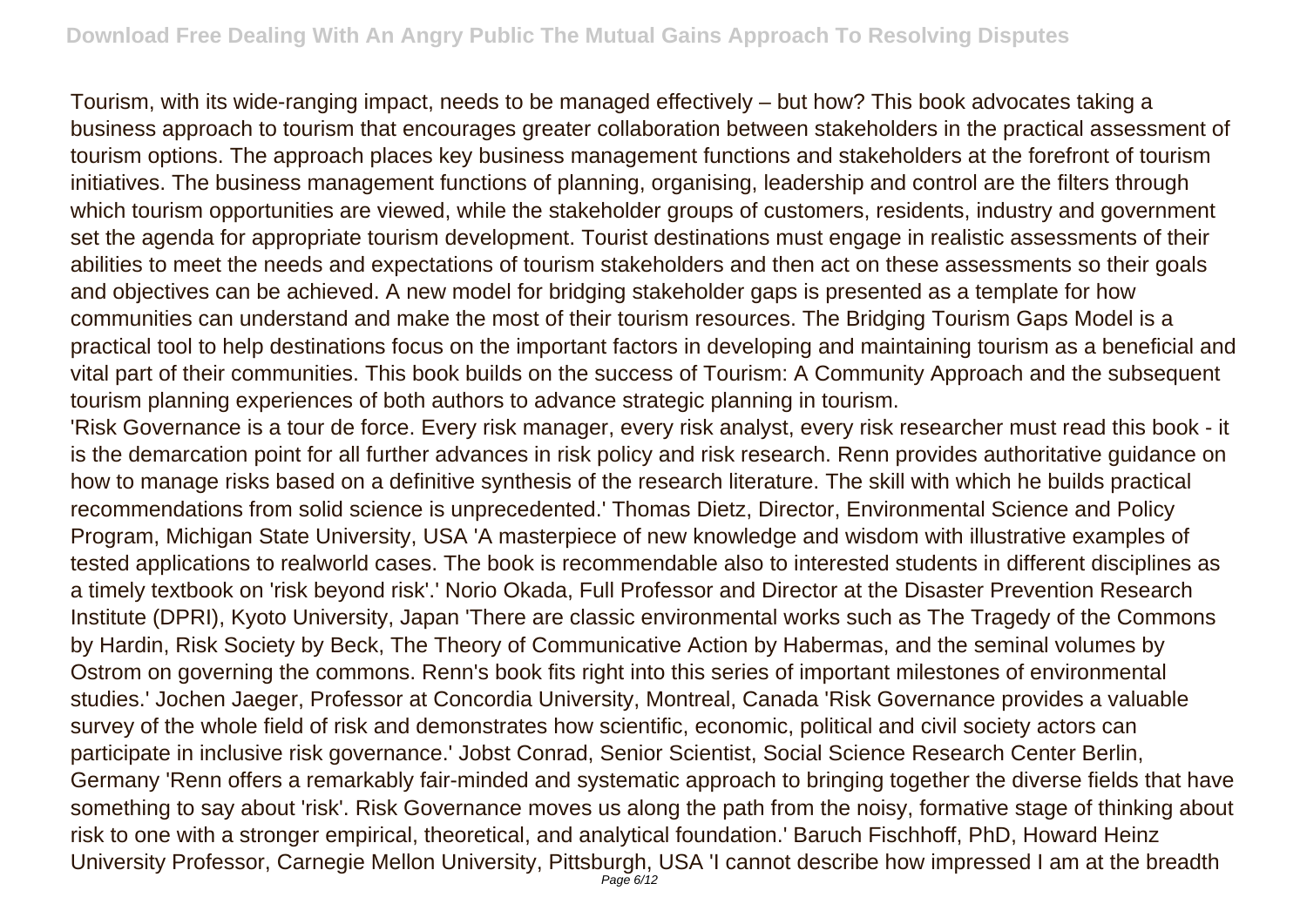and coherence of Renn's career's work! Written with remarkable clarity and minimal technical jargon... [this] should be required reading in risk courses!' John Graham, former director of the Harvard Risk Center and former deputy director of the Office of Budget and Management of the Unites States Administration This book, for the first time, brings together and updates the groundbreaking work of renowned risk theorist and researcher Ortwin Renn, integrating the major disciplinary concepts of risk in the social, engineering and natural sciences. The book opens with the context of risk handling before flowing through the core topics of assessment, evaluation, perception, management and communication, culminating in a look at the transition from risk management to risk governance and a glimpse at a new understanding of risk in (post)modern societies.

Public managers can, to a certain extent, choose between various mana- ment paradigms which are provided by public and business administration scholars and by politicians as well. How do they find their way in this c- fusing supermarket of competing ideas? This book explores how public managers in Western bureaucracies deal with the mutually undermining ideas of hierarchical, network and market governance. Do they possess a specific logic of action, a rationale, when they combine and switch - tween these governance styles? This chapter sets the scene for the book as a whole and presents the - search topic and the research question. 1.1 Problem setting Since the Second World War, Western public administration systems have changed drastically. The hierarchical style of governing of the 1950s to the 1970s was partly replaced by market mechanisms, from the 1980s - wards. In the 1990s, a third style of governing, based on networks, further enriched the range of possible steering, coordination and organisation - terventions. In the new millennium, public sector organisations seem to apply complex and varying mixtures of all three styles of what we will - fine as governance in a broad sense. This development has brought about two problems.

Blending theory and research with practical application, Mediation Theory and Practice, Second Edition, by Suzanne McCorkle and Melanie J. Reese, provides a thorough introduction to today's ever expanding world of mediation, including updated research and new cases for analysis. Innovative yet practical, research-based yet readable, the book provides an overview of the basic principles of mediation in a variety of contexts to help readers understand mediation and its role in today's society. Throughout the book, the authors help readers develop foundational mediation skills, including issue identification, setting the agenda for negotiation, problem solving, settlement, and closure. Case studies and examples in every chapter, plus an appendix of role-playing scenarios, make this book ideal book for both college courses and certification training programs.

This book integrates spatial analysis into the study and management of conflicts, and offers a model in conflict studies that incorporates theoretical explanations of conflict, its causes, and impacts, with a geospatial strategy for intervening in Page 7/12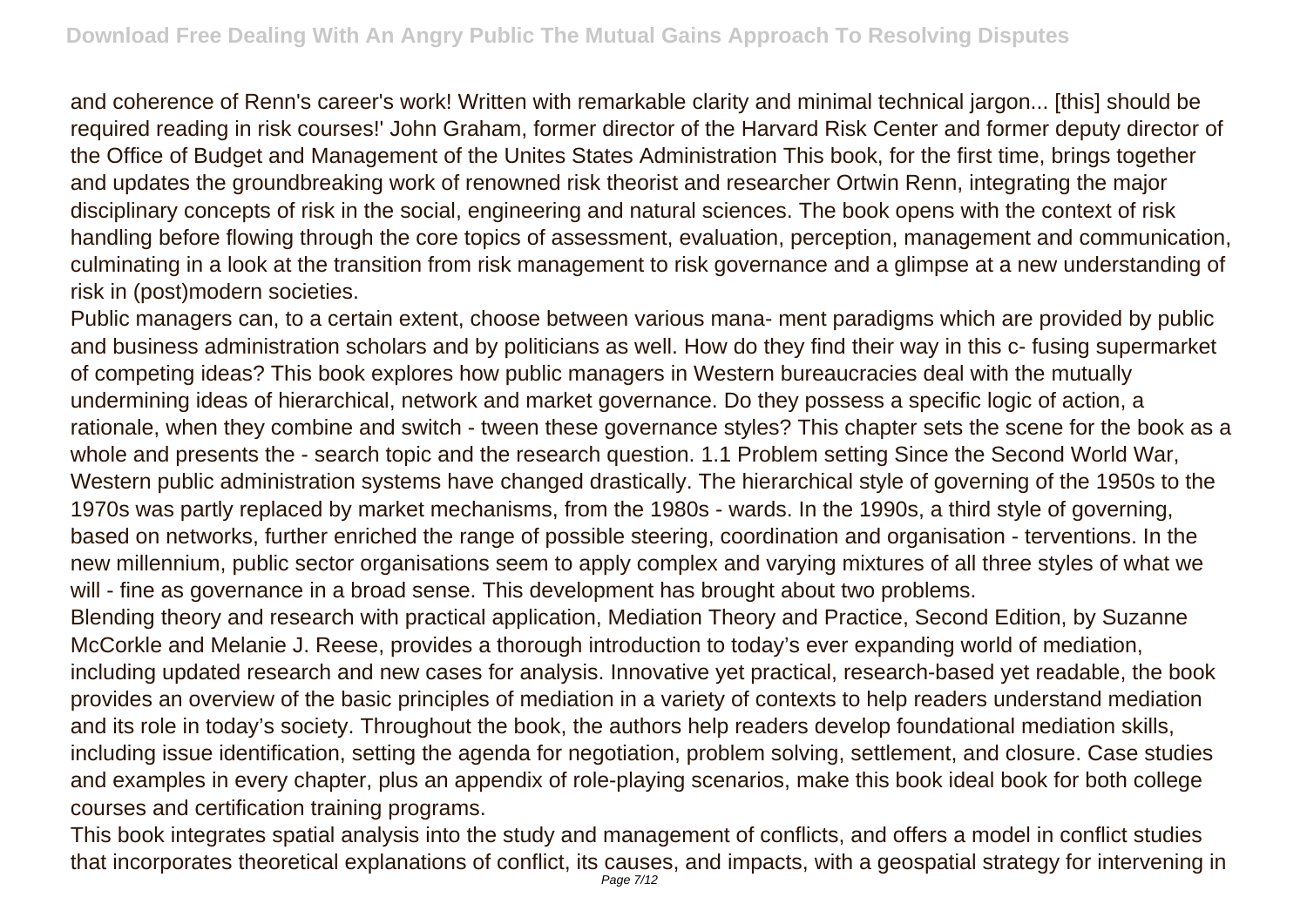disputes over allocation and use of natural resources (connects theory and practice). Alongside a theoretical analysis of resource conflicts and an account of Participatory Mapping and PGIS development, this book provides a case study of GIS applications in conflict mediation. The book also lays out a practical and straightforward demonstration of PGIS applications in conflict management using a real-world case study, and traces the Participatory Mapping and PGIS movements' evolution, compares PPGIS and PGIS practices, and makes distinctions between traditional GIS applications and PGIS practice. The approach embodies the enhanced use of spatial information and media, sets of tools for analyzing, mapping, and displaying spatial data and a platform for participatory discussions that enhances consensusbuilding. The book, therefore, contributes to the search for novel approaches for managing current and emerging conflicts. With this book, resource managers, development practitioners, students, and scholars of Participatory Mapping and PGIS applications and conflict studies will be equipped with the principles, skills, and the tools they need to manage non-violent resource conflicts and keep the disputes from slipping into violence. The book will also be a valuable text for basic and advanced studies in Participatory Mapping and PGIS applications, Conflict Resolution and Conflict Management.

Learn to: save time dealing with unreasonable customers reduce intensity of customer anger increase safety of employees and customers reduce stress related to angry customers convey image of constructive caring to government customers even when they are abusive set limits for angry customers and enforce them for mutual benefit Government and public sector departments and employees often deal with angry, irate, upset, manipulative, and aggressive citizens and customers, due to their regulatory responsibilities. Often employees are under-trained to deal with angry customers, leaving them at risk, while government agencies look uncaring and cold. Angry, unsatisfied clientele eat up hours of staff time. Government departments CAN provide excellent customer service. A critical step is learning how to defuse angry people so that the agency and the customer work TOGETHER. Defusing Hostile Customers -- A Self-Instructional Workbook For Public Sector Employees is a "seminar in a book" and contains an amazing collection of specific phrases and actions that can be learned by any public sector employee, drawn from modern understanding of psychology of aggression and psycholinguistics. There are over 80 specific tactics to be applied, and most chapters contain hands-on exercises and "homework," with key answers provided at the back of the book. Here's just a taste of the content: Government Context Nature of Hostile Behavior How Hostile Situations Escalate Principles of Defusing Art of Self-Control Starting Off Successfully Using Co-operative Language Verbal Self-Defense Techniques Acknowledgment Tactics Countering Non-Verbal Intimidation Referral Techniques Telephone Hostility Limit Setting There's even a chapter for managers and supervisors. This third edition (2010) is a unique blend of science and art not available anywhere else,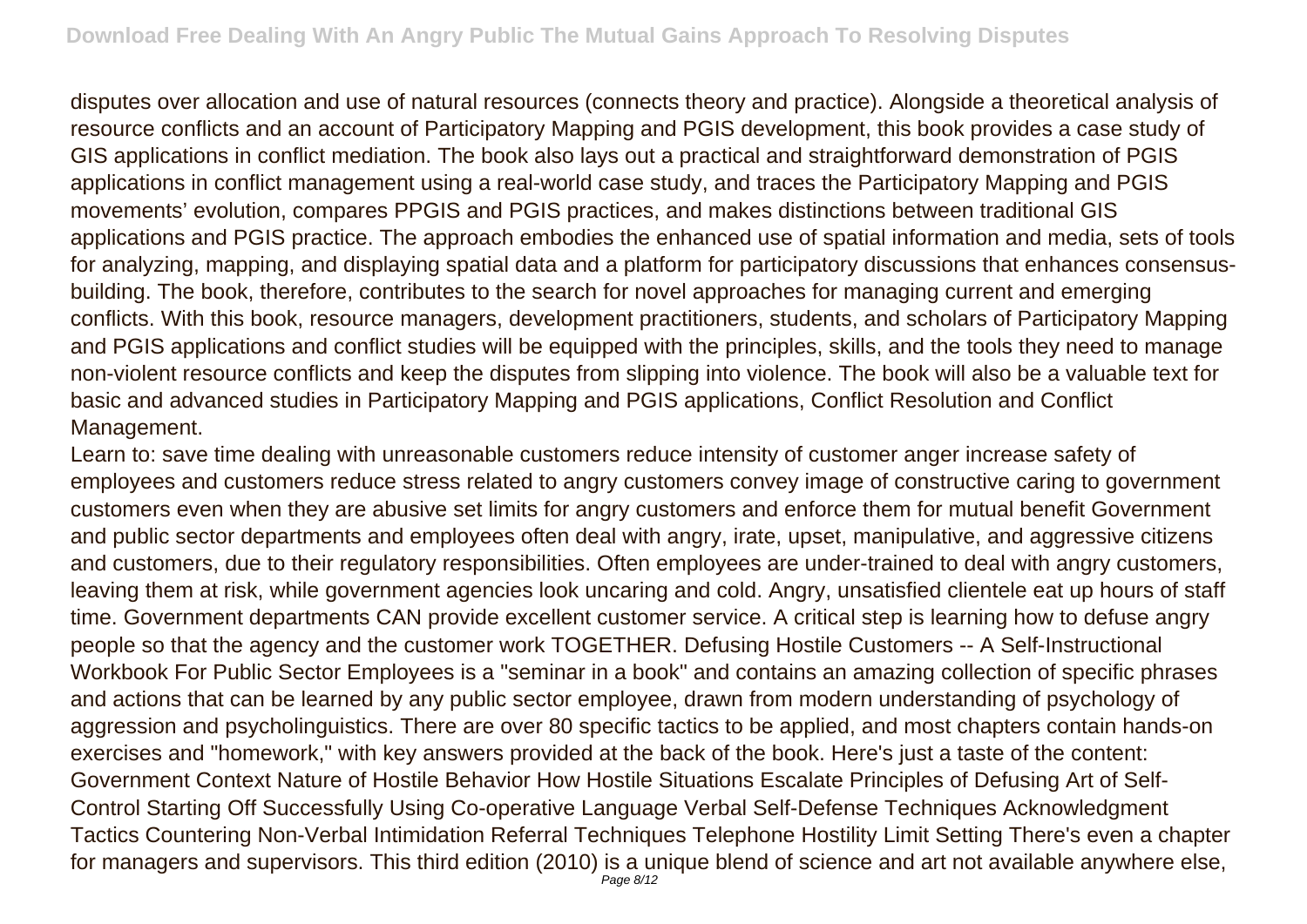and is based on the input of thousands of government employees over two decades.

The great majority of startups fail, and most entrepreneurs who have succeeded have had to bounce back from serious mistakes. Entrepreneurs fumble key interactions because they don't know how to handle the negotiation challenges that almost always arise. They mistakenly believe that deals are about money when they are much more complicated than that. This book presents entrepreneurship as a series of interactions between founders, partners, potential partners, investors and others at various stages of the entrepreneurial process - from seed to exit. There are plenty of authors offering 'tips' on how to succeed as an entrepreneur, but no one else scrutinizes the negotiation mistakes that successful entrepreneurs talk about with the authors. As Dinnar and Susskind show, learning to handle emotions, manage uncertainty, cope with technical complexity and build long-term relationships are equally or even more important. This book spotlights eight big mistakes that entrepreneurs often make and shows how most can be prevented with some forethought. It includes interviews with high-profile entrepreneurs about their own mistakes. It also covers gender biases, cultural challenges, and when to employ agents to negotiate on your behalf. Aspiring and experienced entrepreneurs should pay attention to the negotiation errors that even the most successful entrepreneurs commonly make. Describes strategies for overcoming objections to initiatives in both the private and public sectors and for handling public relations crises

This book is the final product of the "excellence project"--a comprehensive research effort commissioned by the International Association of Business Communicators (IABC) Research Foundation. Going well beyond any of the previously published reports on the Excellence study, this book contains many new statistical analyses of the survey data and more details from the case studies. Discussing theory and data related to several ongoing discussions in the communication profession, this book answers the following questions: \*How can we show the value of public relations? \*What is the value of relationships? \*How do relationships affect reputation? \*What does it mean to practice communication strategically? \*How can we measure and evaluate the effects of public relations programs? \*Should communication programs be integrated? \*How does the new female majority in the profession affect communication Excellence? This book, as well as the research it reports, is the product of symmetrical communication and collaboration. As such, it is intended for scholars, applied researchers, students, and informed professionals who understand the value of research in developing a profession, such as public relations. Knowledge of quantitative and qualitative research methods will make it easier to understand the book; however, the results are interpreted in a way that makes the analyses understandable even to those with little or no knowledge of statistics and research methods. From components of successful PR programs to evaluation guidelines, this valuable resource gives educational leaders the public relations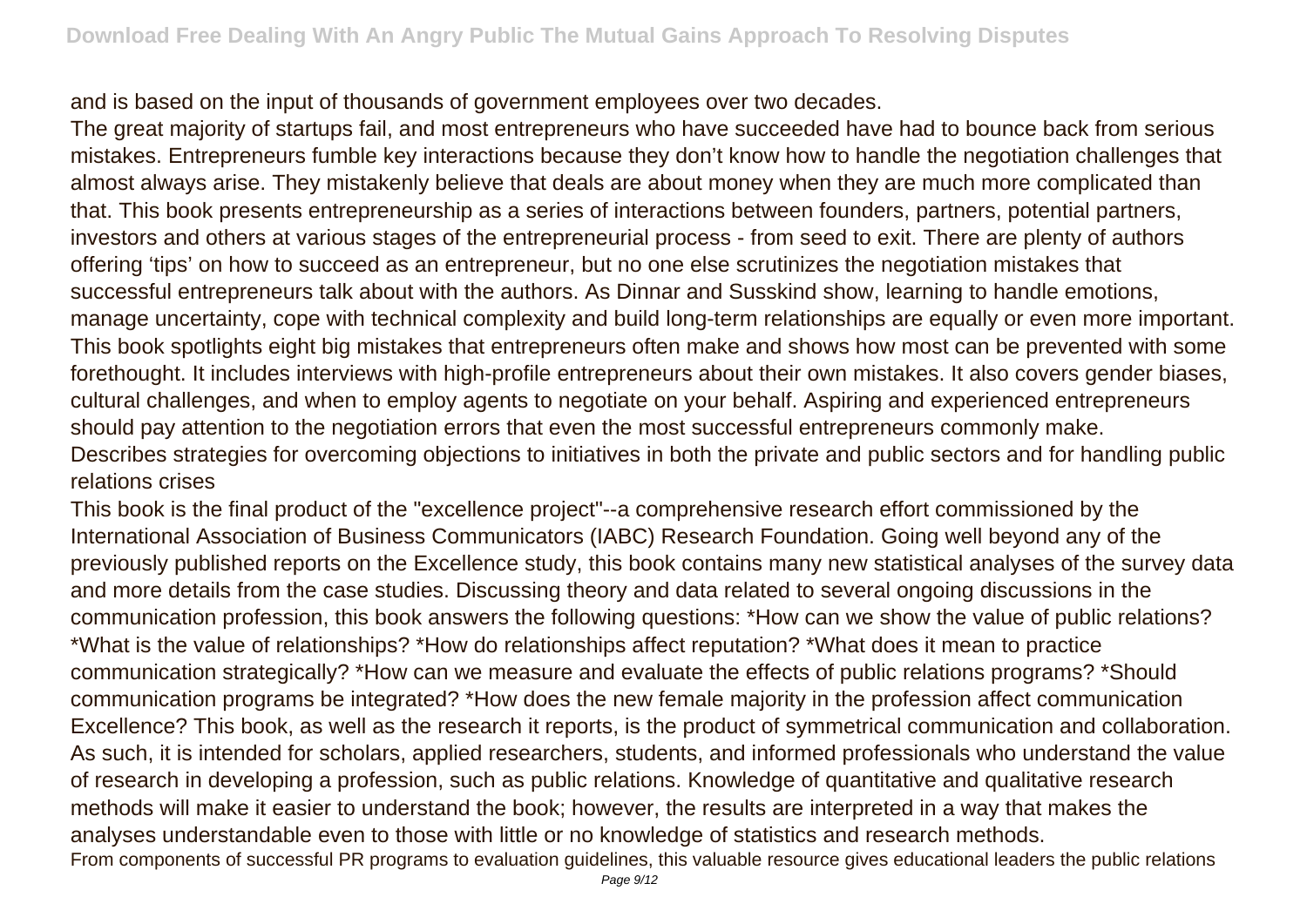support needed to meet tough communication demands and ensure student success.

For almost a half a century, scholars and practitioners have debated what the connections should be between public administration and the public. Does the public serve principally as citizen-owners, those to whom administrators are responsible? Are members of the public more appropriately viewed as the customers of government? Or, in an increasingly networked world, do they serve more as the partners of public administrators in the production of public services? This book starts from the premise that the public comes to government not principally in one role but in all three roles, as citizens and customers and partners. The purpose of the book is to address the dual challenge that reality implies: (1) to help public administrators and other public officials to understand the complex nature of the public they face, and (2) to provide recommendations for how public administrators can most effectively interact with the public in the different roles. Using this comprehensive perspective, Citizen, Customer, Partner helps students, practitioners, and scholars understand when and how the public should be integrated into the practice of public administration. Most chapters in Citizen, Customer, Partner include multiple boxed cases that illustrate the chapter's content with real-world examples. The book concludes with an extremely useful Appendix that collects and summarizes the 40 Design Principles – specific advice for public organizations on working with the public as customers, partners, and citizens. A bold addition to existing literature, this book provides an excellent overview of corporate communication. Taking an interdisciplinary approach, it offers readers the in-depth analysis required to truly understand corporate communication, corporate strategy and corporate affairs as well as the relevant public relations issues. With a refreshing new approach to this topic, the authors challenge reductionist views of corporate communication, providing persuasive evidence for the idea that without an organizational communication strategy, there is no corporate strategy. Written by an impressive list of international authorities, the text is well illustrated with contemporary case studies, drawing out the most pertinent best-practice outcomes of theoretically based applications. Its four sections cover: national communication international communication image, identity and reputation management the future for corporate communication theory and practice. This is an essential one-stop reference for all academics, practitioners and students seeking to understand corporate communication and public relations.

Dealing with an Angry PublicThe Mutual Gains Approach To Resolving DisputesSimon and Schuster

This book is available as open access through the Bloomsbury Open Access programme and is available on

www.bloomsburycollections.com. What is refreshing about Beyond Control is the vision for the kind of society in which protestors and police recognize their mutual humanity as well as how both are needed for a democratic society to function well. ' From the Foreword by Archbishop Desmond Tutu How can large protest crowds be better and more respectfully managed by police? This topical book applies the principles of community-based conflict resolution to the policing of large crowds, suggesting a completely new approach that moves away from the discourse of rabble-rousing mobs towards negotiated management, and a paradigm of mutual respect for protesters as principled dissenters and for police as non-repressive agents of public order. Both are needed, the authors argue, in order for democracy to flourish. Strategies for transboundary natural resource management; winner of Harvard Law School's Raiffa Award for best research of the year in negotiation and conflict resolution. Transboundary natural resource negotiations, often conducted in an atmosphere of entrenched mistrust, confrontation, and deadlock, can go on for decades. In this book, Bruno Verdini outlines an approach by which government, private sector, and nongovernmental stakeholders can overcome grievances, break the status quo, trade across differences, and create mutual gains in highstakes water, energy, and environmental negotiations. Verdini examines two landmark negotiations between the United States and Mexico.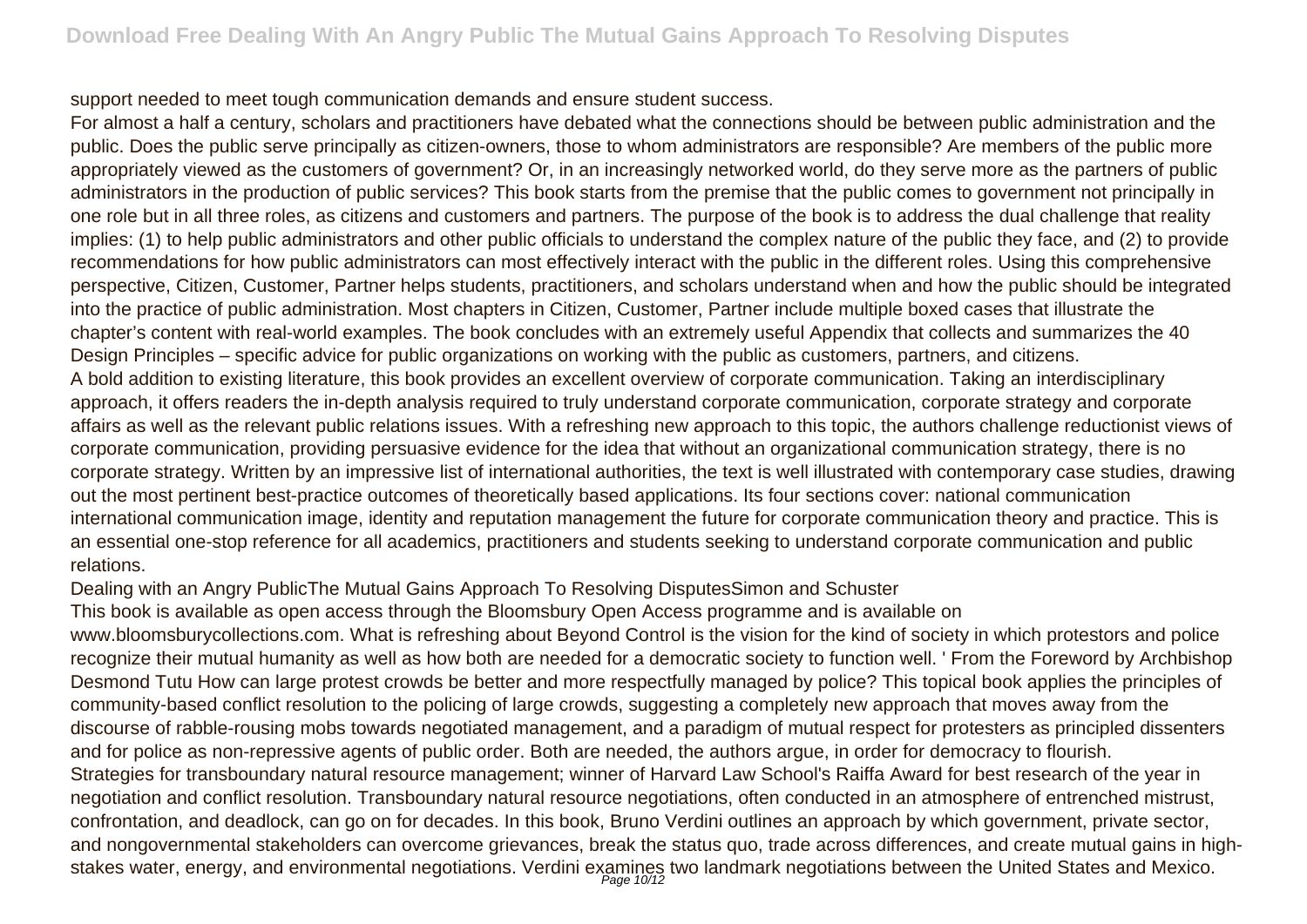The two cases—one involving conflict over shared hydrocarbon reservoirs in the Gulf of Mexico and the other involving disputes over the shared waters of the Colorado River—resulted in groundbreaking agreements in 2012, after decades of deadlock. Drawing on his extensive interviews with more than seventy high-ranking negotiators in the United States and Mexico—from presidents and ambassadors to general managers, technical experts, and nongovernmental advocates—Verdini offers detailed accounts from multiple points of view, on both sides of the border. He unpacks the negotiation, leadership, collaborative decision-making, and political communication strategies that made agreement possible. Building upon the theoretical and empirical findings, Verdini offers advice for practitioners on effective negotiation and dispute resolution strategies that avoid the presumption that there are not enough resources to go around, and that one side must win and the other must inevitably lose. This investigation is the winner of Harvard Law School's Howard Raiffa Award for best research of the year in negotiation, mediation, decision-making, and dispute resolution.

THE NEW YORK TIMES BESTSELLER From the Civil War to our combustible present, White Rage reframes the continuing conversation about race in America, chronicling the history of the powerful forces opposed to black progress. Since the abolishment of slavery in 1865, every time African Americans have made advances towards full democratic participation, white reaction has fuelled a rollback of any gains. Carefully linking historical flashpoints – from the post-Civil War Black Codes and Jim Crow to expressions of white rage after the election of America's first black president – Carol Anderson renders visible the long lineage of white rage and the different names under which it hides. Compelling and dramatic in the history it relates, White Rage adds a vital new dimension to the conversation about race in America. 'Beautifully written and exhaustively researched' CHIMAMANDA NGOZI ADICHIE 'An extraordinarily timely and urgent call to confront the legacy of structural racism' NEW YORK TIMES BOOK REVIEW 'Brilliant' ROBIN DIANGELO, AUTHOR OF WHITE FRAGILITY Winner of the Alex Award "Mike Muñoz Is a Holden Caulfield for a New Millennium--a '10th-generation peasant with a Mexican last name, raised by a single mom on an Indian reservation' . . . Evison, as in his previous four novels, has a light touch and humorously guides the reader, this time through the minefield that is working-class America." --The New York Times Book Review For Mike Muñoz, life has been a whole lot of waiting for something to happen. Not too many years out of high school and still doing menial work--and just fired from his latest gig as a lawn boy on a landscaping crew--he's smart enough to know that he's got to be the one to shake things up if he's ever going to change his life. But how? He's not qualified for much of anything. He has no particular talents, although he is stellar at handling a lawn mower and wielding clipping shears. But now that career seems to be behind him. So what's next for Mike Muñoz? In this funny, biting, touching, and ultimately inspiring novel, bestselling author Jonathan Evison takes the reader into the heart and mind of a young man determined to achieve the American dream of happiness and prosperity--who just so happens to find himself along the way. All PR, whether for charities or arms manufacturers, is weak propaganda. Though it has its undeniable benefits (it grabs attention and helps circulate more information), it also has costs (such as selective messaging). This extensively revised edition of a classic text fully investigates PR, updating and expanding earlier arguments and building upon the successful first edition with new thoughts, data and evidence. Thought-provoking and stimulating, Rethinking Public Relations 2nd Edition challenges conventional PR wisdom. It develops the accepted thinking on the most important question facing PR - its relationship with democracy - and finds a balance of advantages and disadvantages which leave a residue of concern. It tackles topical issues such as: PR as a form of propaganda which flourishes in a democracy the connections between PR and journalism the media, promotions culture and